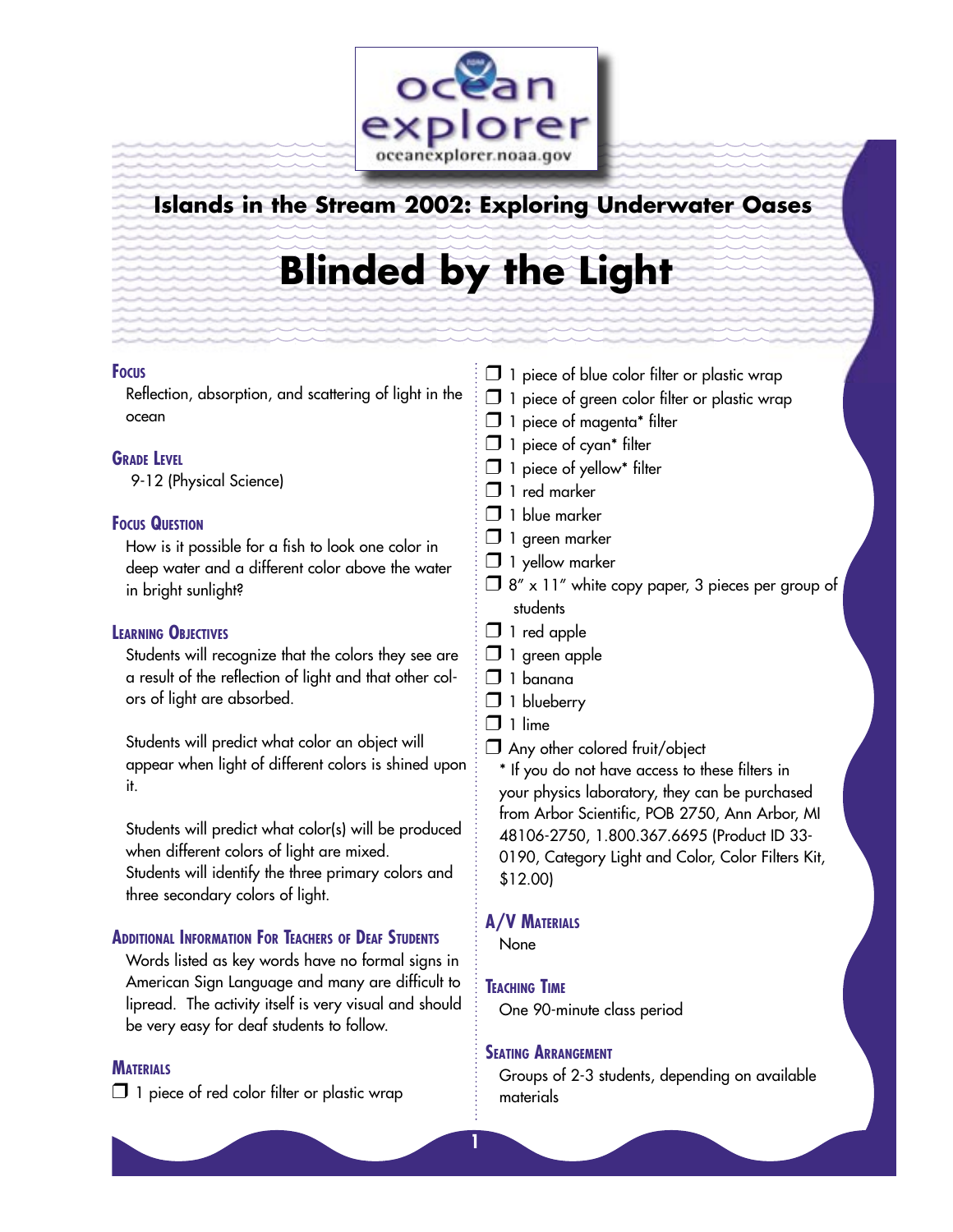## **MAXIMUM NUMBER OF STUDENTS**

Varies depending on available materials

#### **KEY WORDS**

**Wavelength** Primary colors Secondary colors Reflection **Absorption** 

#### **BACKGROUND INFORMATION**

Many students will claim that an apple will appear red even in the absence of light. This is a common misconception. This activity is designed to help students fully understand why they see the colors they do. White light or light from the sun or a light bulb consists of all wavelengths or colors. Students may be familiar with ROYGBIV, which stands for red, orange, yellow, green, blue, indigo, and violet. However, students are not often familiar with the concept of primary and secondary colors of light. The primary colors of light are red, green, and blue. The secondary colors of light are yellow, magenta, and cyan. Secondary colors are produced by combining two primary colors. For example, to produce yellow, green and red are combined. To produce magenta, red and blue are combined and to produce cyan, green and blue are combined.

Objects appear certain colors because of the colors they either reflect or absorb. For example, a blue racquetball appears blue because it reflects blue wavelengths of light and absorbs all others (red and green). Objects that appear white appear so because they reflect all wavelengths of light and objects that appear black appear so because they absorb all wavelengths. This is why black is sometimes defined as the absence of color. Under blue light, an apple will appear black because it absorbs the blue light and has no red light to reflect. In contrast, if magenta light is shined on the apple, it will appear red because magenta light is comprised of red and blue light. The blue light will still be absorbed, but the red will be reflected.

#### **LEARNING PROCEDURE**

- 1. Pose this question to students: "What color will an apple be in the dark? Some will most likely answer red! Ask students to consider why the apple appears that particular color. Lead a discussion of why we see colors and how pigments reflect and absorb colors.
- 2. Now, pose this question to students: "What color will an apple look under red light?" Discuss why the apple reflects red light. This is the reason it appears red.
- 3. Now, pose this question to students: "What color will an apple look under blue light?" Discuss why the apple absorbs all other colors than red. The apple should appear black.
- 4. Give each group of students three pieces of white copy paper. Have them cut each piece into 3 pieces so they have a total of nine smaller pieces of paper. On three of the smaller pieces they should write the word "Red" using the red marker. Remind them to be sure their letters are fairly large. Have them repeat this process with the blue and green markers.
- 5. Now students should take the red, green, and blue color filter or plastic wrap and place one red, blue, and green word from Step #4 under the red, green, and blue color filters. Students should now observe the colors they see. The words that match up with the color filter should appear that color. For example, the red filter should allow you to see the word red as red. However, the words blue and green under the red filter should appear black. Students may not immediately recognize this and you may need to point this out to them.
- 6. Students should now place each of the three colored words under the magenta, cyan, and yellow filters. Since these are secondary colors, two of the colored words should appear the color of the filter and one should appear black. For example, under magenta the red and blue words should appear the appropriate red and blue, but the green word should appear black.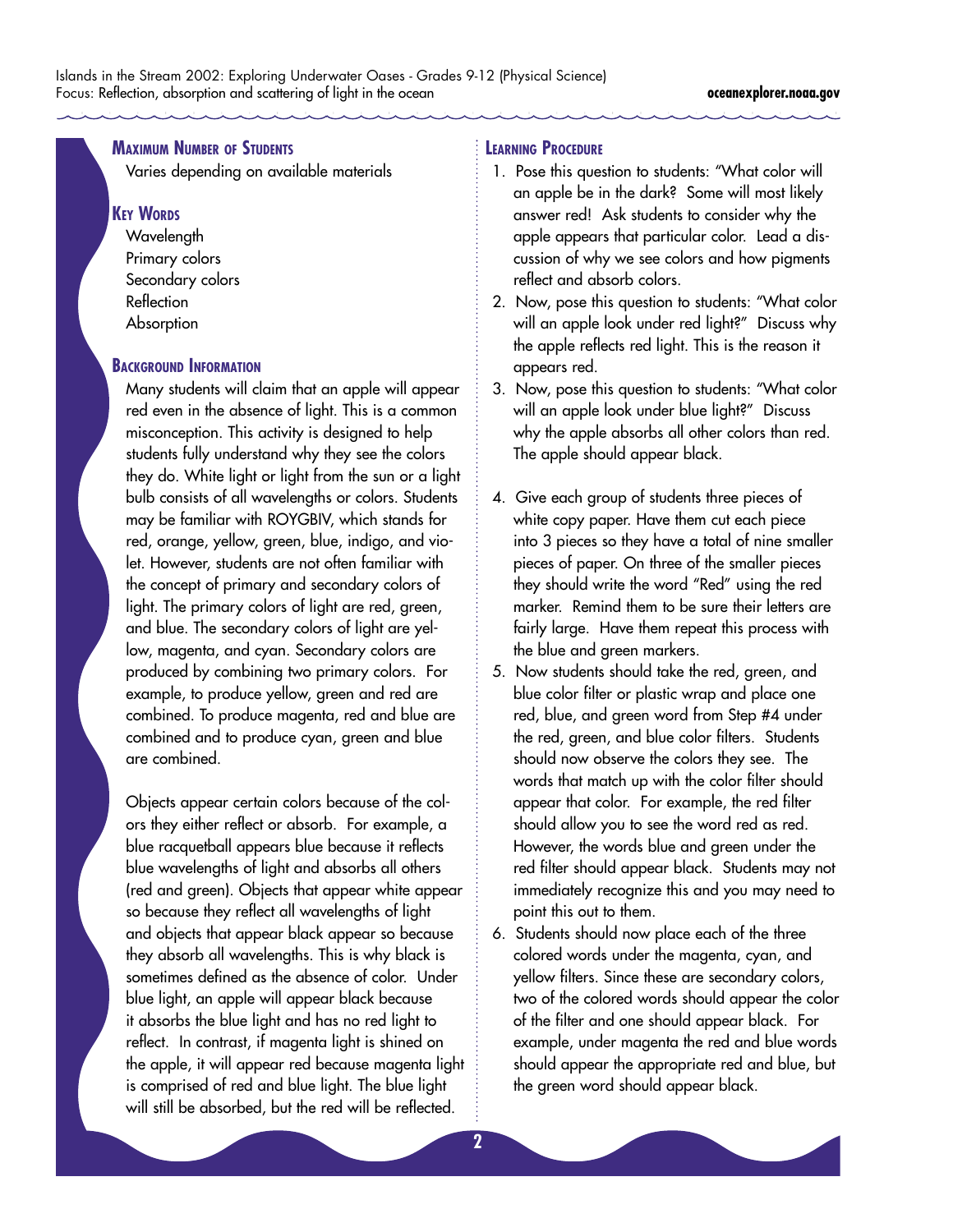- 7. Students should predict what color a word written in yellow (a secondary color) will appear under each of the colored filters. After they have predicted, they should test their predictions.
- 8. Now, have the students predict what color each of the fruits will appear under each of the six colored filters. It may help to place the fruits in a shoebox and then place the fruit in the box with the filter on top.
- 9. Have students discuss the answer to the Focus Question from Page 1 of this activity (How is it possible for a fish to look one color in deep water and a different color above the water in bright sunlight?). Give them the following example: A fish was recently discovered in deep water off the coast of South Carolina. Under water, the fish was white with black bands, however when the fish was brought to the surface, it was white with red bands. Ask students why the bands would appear black in deep water, but red on the surface. HINT: Red light has the lowest energy of all colors and is therefore absorbed by water near the surface. The light that has the highest energy is near the blue range and, therefore, penetrates much deeper. The red bands absorb the blue light that reaches them and are unable to reflect any red light because no red light reaches this particular depth in the ocean.

#### **THE BRIDGE CONNECTION**

<http://www.vims.edu/bridge/chemistry> <http://www.vims.edu/bridge/physics>

### **THE "ME" CONNECTION**

Ask students to design a fish or marine organism that would look one color when found in deep water and another color at or near the surface of the water. Remind students that colors having low energy (red, orange, yellow) are absorbed by water first and that colors having high energies (violet, blue, indigo) penetrate much, much deeper into the water.

#### **CONNECTIONS TO OTHER SUBJECTS**

Physics/Chemistry, Art

#### **EVALUATION**

Provide students with one piece of paper having pictures or words of different colors (try to stick to primary and secondary colors). Ask them to predict what color(s) will be visible under each of the six color filters. Be sure to have them identify when a particular color is reflected and when one is absorbed.

#### **EXTENSIONS**

Have students research how the eye is able to detect color and the intensity of light using rods and cones.

#### **RESOURCES**

<http://www. oceanexplorer.noaa.gov> [http://www.biolum.org](http://www.biolum.org ) <http://www.bioscience-explained.org>

#### **NATIONAL SCIENCE EDUCATION STANDARDS**

#### **Content Standard E: Science and Technology**

- Abilities of technological design
- Understandings about science and technology

#### **Content Standard B: Physical Science**

- Structure and properties of matter
- Interactions of energy and matter

#### **FOR MORE INFORMATION**

Paula Keener-Chavis, National Education Coordinator/Marine Biologist NOAA Office of Exploration Hollings Marine Laboratory 331 Fort Johnson Road, Charleston SC 29412 843.762.8818 843.762.8737 (fax) paula.keener-chavis@noaa.gov

#### **ACKNOWLEDGEMENTS**

This lesson plan was produced by Jeff Walker, Hanahan High School, Charleston, SC for the National Oceanic and Atmospheric Administration. If reproducing this lesson, please cite NOAA as the source, and provide the following URL: <http://oceanexplorer.noaa.gov>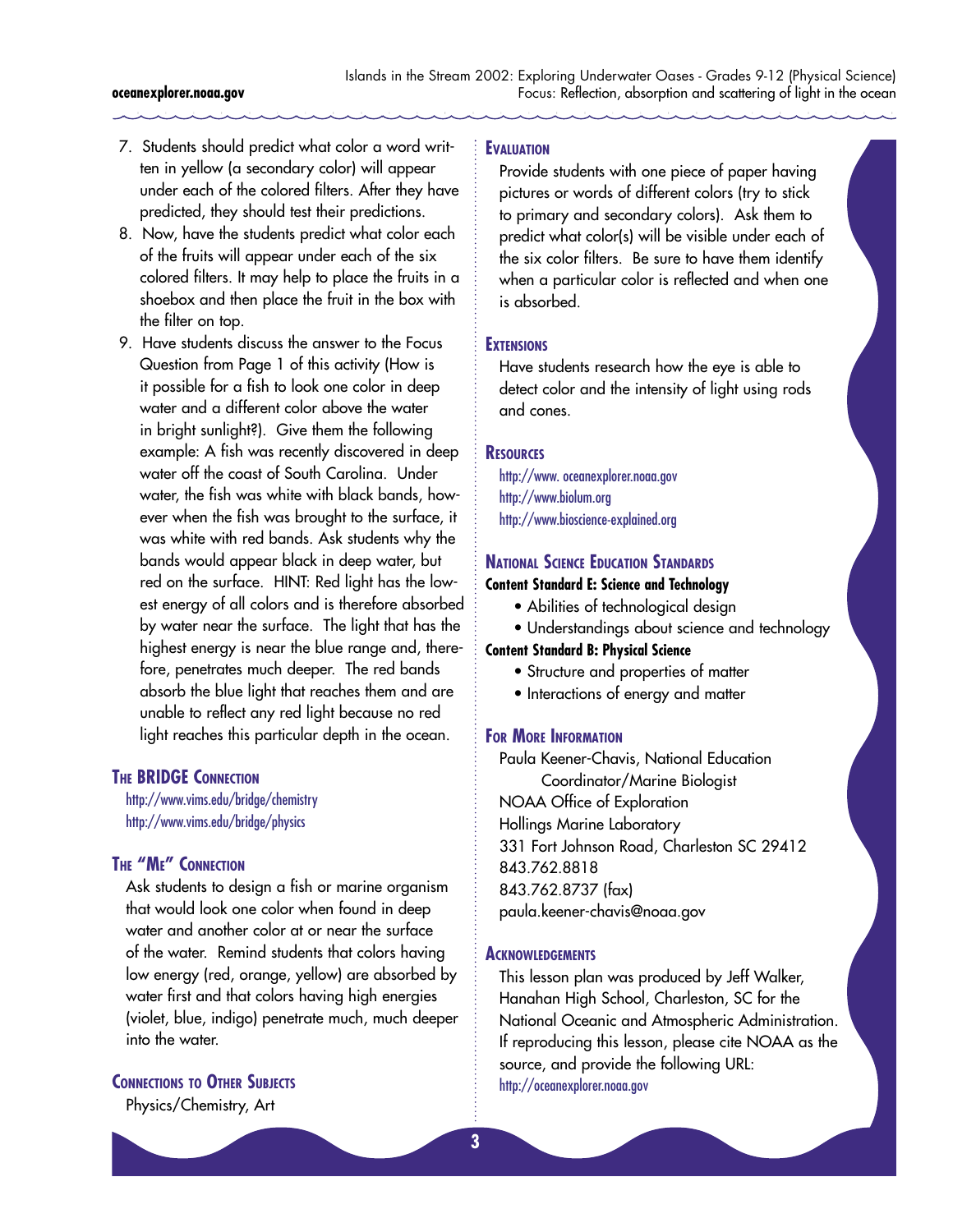## **Student Handout**

Data Sheet

Name

Fill in what color each appears under the particular filter. The pigments or words written by the marker appear on the left and the colored filters appear across the top.

|                     | Red Filter | <b>Blue Filter</b> | Green  | Cyan   | Magenta | Yellow |
|---------------------|------------|--------------------|--------|--------|---------|--------|
|                     |            |                    | Filter | Filter | Filter  | Filter |
| Red Pigment         |            |                    |        |        |         |        |
| <b>Blue Pigment</b> |            |                    |        |        |         |        |
| Green Pigment       |            |                    |        |        |         |        |
| Yellow Pigment      |            |                    |        |        |         |        |

Fill in what color each fruit appears under the particular filter.

The fruits are listed on the left and the filters across the top.

|             | Red Filter | <b>Blue Filter</b> | Green  | Cyan Filter | Magenta | Yellow |
|-------------|------------|--------------------|--------|-------------|---------|--------|
|             |            |                    | Filter |             | Filter  | Filter |
| Red Apple   |            |                    |        |             |         |        |
| Banana      |            |                    |        |             |         |        |
| Green Apple |            |                    |        |             |         |        |
| Blueberries |            |                    |        |             |         |        |
| Lime        |            |                    |        |             |         |        |